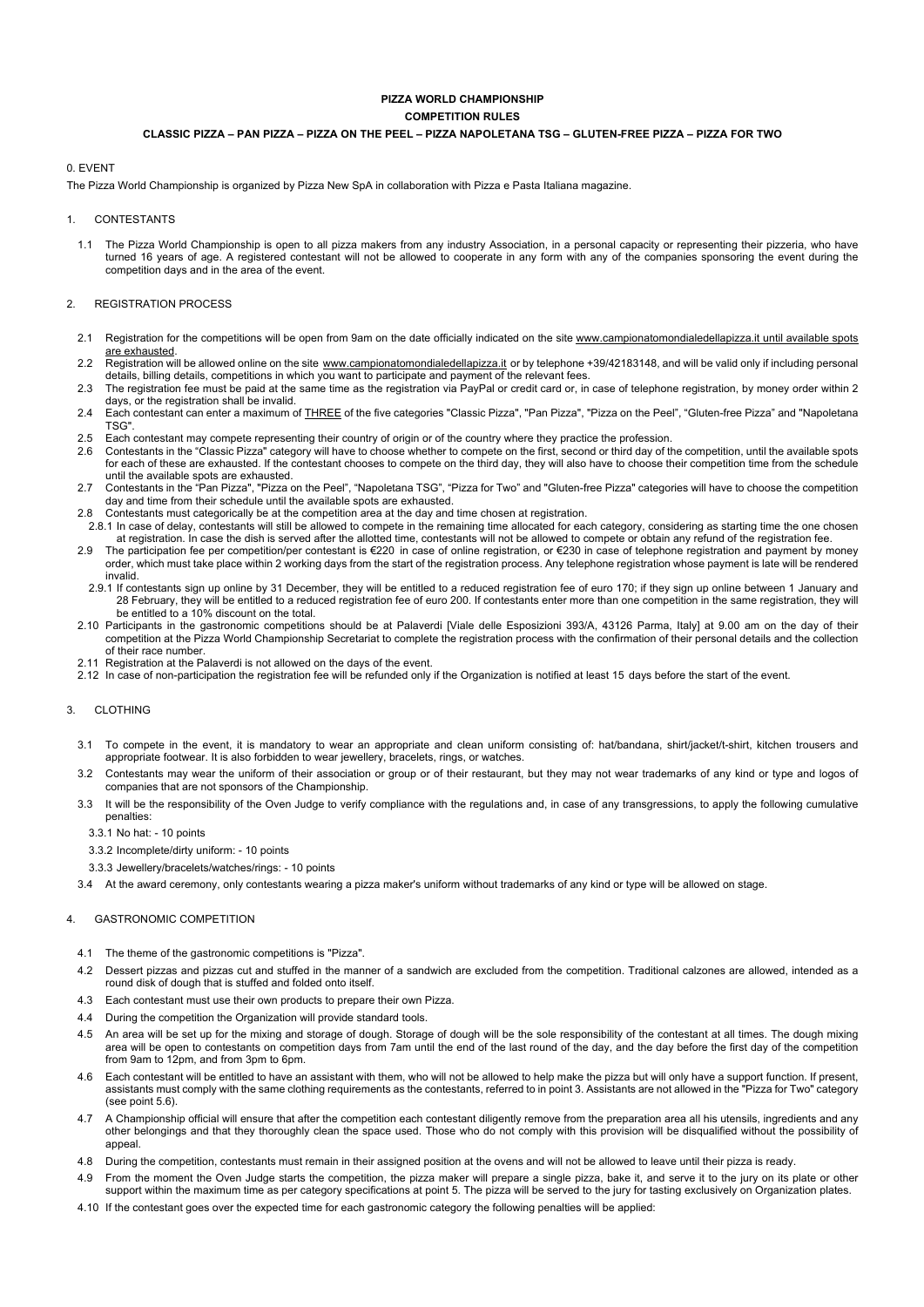4.10.1 1 to 60 seconds overtime: - 15 points;

4.10.2 61 to 120 seconds overtime: - 25 points;

- 4.10.3 121+ seconds overtime: 50 points.
- 4.11 The pizza must be served to the jury directly by the contestants; any assistants will not be allowed to talk to the jury. It will be possible to serve the pizza with a matching drink but it will be strictly forbidden to provide utensils, dishes, cutlery and anything else to set the jury table, or offer small gifts or mementos to the jury, under penalty of disqualification.

## 5. CATEGORY SPECIFICATIONS

## 5.1 Classic Pizza:

- 5.1.1 The "Classic Pizza" competition will take place with wood or electric ovens at the choice of the contestant.
- 5.1.2 For this category the maximum competition time is 12 minutes.
- 5.1.3 The pizza will have to have a round shape and be baked in the oven, directly on the refractory pizza stone.

#### 5.2 Pan Pizza:

- 5.2.1 The "Pan Pizza" competition will take place with electric ovens.
- 5.2.2 For this category the maximum competition time is 30 minutes.
- 5.2.3 It will be forbidden to use pre-cooked dough except as specified below. If necessary, pre-cooking may be done before the competition, subject to agreement with the Oven Judges, and exclusively in the ovens made available by the Organization from 7am. The pizza must be laid out in a pan in the presence of the oven judges.
- 5.2.4 Leavening, if necessary, must be planned subject to agreement with the competition judge. The leavening dough will be placed on special trolleys provided by the Organization and set up in the cooking area.

# 5.3 Pizza Napoletana TSG:

- 5.3.1 The "Pizza Napoletana TSG" competition will take place using wood-fired ovens. Contestants must comply with the Pizza Napoletana TSG Guidelines filed with the Ministry of Agriculture and Forestry and available on www.campionatomondialedellapizza.it. An inspector will verify that the pizza complies with all the requirements of the TSG Guidelines. Pizzas that, in the inspector's unquestionable view, do not comply with the TSG Guidelines will be disqualified.
- 5.3.2 For this category the maximum competition time is 10 minutes.

#### 5.4 Pizza on the Peel:

- 5.4.1 The "Pizza on the Peel" competition will take place with electric ovens. The pizza must be put in and taken out by means of the 60x35 peel provided by the Organization, and have approximately the same dimensions.
- 5.4.2 For this category the maximum competition time is 20 minutes.

## 5.5 Gluten-Free Pizza:

- 5.5.1 The "Gluten-free Pizza" competition will take place with electric ovens.
- 5.5.2 For this category the maximum competition time is 12 minutes.
- 5.5.3 The pizza will have to have a round shape and be baked in the oven, directly on the refractory pizza stone.
- 5.5.4 All pizza ingredients must be strictly gluten-free. The Organization will check the suitability of the dough ingredients by checking the presence of the wording "gluten free" on the label. As for toppings, both in the case of previously prepared mixes and those prepared during the competition, it will be necessary to provide the judges with the labels of all ingredients with the "gluten free" indication. Compliance with the hygiene rules to avoid any contamination during the preparation and/or transport of such foods is also recommended. As for non-Italian participants, it will be their responsibility to provide the Organization with evidence that the products used do not contain gluten according to the international rules in force. Each participant is required to bring with them any equipment they may need.
- 5.5.5 Contestants can bring their own ball of dough already packaged, ensuring the safety of the product that will be verified by the staff of the Organization (Oven<br>Judge), or prepare their own dough. There will be a prep will not be considered gluten-free and therefore not acceptable for this category.

## 5.6 Pizza for Two:

- 5.6.1 The "Pizza for Two" competition will take place with electric ovens.
- 5.6.2 For this category the maximum competition time is 20 minutes.
- 5.6.3 For Pizza for Two, a pizza maker and a chef will compete together. The chef must present a document certifying their profession, or sign a statement in which they claim to be actively working as a chef.
- 5.6.4 The pizza maker will be responsible for making and baking the best dough, while the chef will be responsible for the recipe to be created and used as a topping for the pizza. Preparation of ingredients and addition of the toppings should preferably be done in full view of the jury. Collaboration between the two professionals is allowed.
- 5.6.5 The chef will have two induction plates with pans available to prepare the toppings. Contestants will also be able to use their own utensils with the following limitations:
- 5.6.5.1 other electric heat sources may replace one or both the induction plates supplied by the Organization
- 5.6.5.2 in any case, electric heat sources cannot exceed two units at once (excluding the pizza oven), and must comply with safety standards
- 5.6.6 During the competition the two contestants must remain in their position at the ovens and will not be allowed to leave until the pizza is ready. The competition time will be 20 minutes
- 5.6.7 Once the pizza is ready, the two contestants will serve it together on its plate or other support, explaining the preparation process, the recipe and other details that they want to provide to the jury.
- 5.6.8 The contestants will not be allowed to approach the jury table before serving their own pizza, under penalty of disqualification.

## 6. JURY, RANKING AND SCORES

- 6.1 Pizzas will be judged by a qualified Jury.
- 6.2 There will be only one Oven Judge for each contestant, who will follow them from the beginning to the end of the competition. The judge will then assign them a score between 1 and 100 for OVEN PREPARATION. In the evaluation the judge will take into account the contestant's professionalism, their uniform, skill, speed, accuracy, cleanliness, technique and timeliness.
- 6.3 The Table Jury will consist of four qualified judges. Each of these will give a score between 1 and 100 for TASTE and COOKING, respectively.
- 6.4 Only in the case of the "Pizza for Two" category will the Table Jury assign an additional score between 1 and 100 for INNOVATION in the combination of toppings.
- 6.5 The scores given by each judge will be added up and the total will determine the contestants' ranking. Contestants can reach a maximum score of 900 (1300 in the "Pizza for Two" category).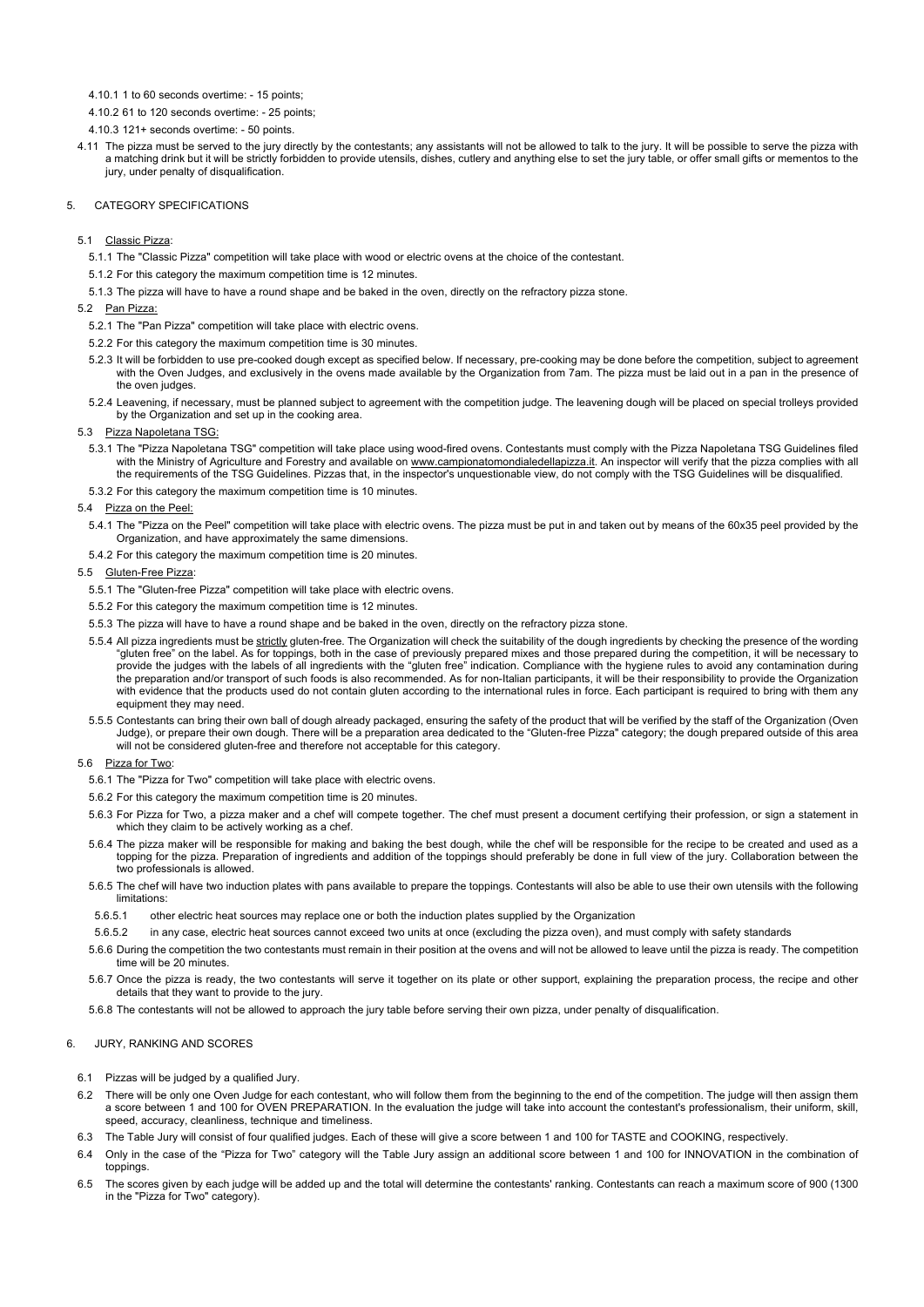- 6.6 The contestants who will participate in three individual baking competitions among "Classic Pizza", "Pan Pizza", "Pizza on the Peel", "Napoletana TSG" and "Gluten-free Pizza" will be selected for the special Pizza Triathlon prize. The 3 results of each contestant will be added and the total will determine the winner.
- 6.7 The prize for Best Ranked for each foreign nation (excluding Italy) will be awarded to the contestant who will have obtained the highest score among all participants representing the same nation in the individual gastr representing the same nation in the individual gastronomic competitions, i.e. "Classic Pizza", "Pan Pizza", "Pizza on the Peel", "Napoletana TSG" and "Gluten-free Pizza".
- 6.8 The jury's decision is absolute and final. No appeals shall be made through video or any other evidence. Any complaints may be made in writing to the Championship Organization from the day after the closing of the event and in any case no later than 10 days from its termination. Acknowledgement of the complaint does not entail a review of the jury's decision.
- 6.9 The ranking and scores will be published online on www.campionatomondialedellapizza.it at the end of the award ceremony. Each contestant may request to view their scorecard after the end of the Championship at the Organization's headquarters in Caorle (VE) – Italy, by appointment.

# 7. CODE OF ETHICS

- 7.1 Pizza New SpA has adopted a model of organization, management and control of the Company pursuant to Legislative Decree no. 231/2001 and to a code of ethics and disciplinary conduct.
- 7.2 By signing this regulation we also undertake to maintain a conduct in accordance with the rules of law and the principles and rules of the aforementioned Code reported on www.campionatomondialedellapizza.it.

## 8. OTHER MATTERS

- 8.1 The Organization reserves exclusively the advertising and image rights concerning the participants in each competition category for one year, and the unlimited use of photographic material, video or other without charge or obligations for the participants themselves.
- 8.2 The winning contestants in each category must give their availability to participate in one event for free, in Italy or abroad, at the request of the Organization.
- 8.3 Pizza not consumed during jury tastings remains available to the contestant. If not consumed by the contestant, it may be made available to the audience for tasting.
- 8.4 The Organization reserves the right to make any changes in order to improve the running of the event.